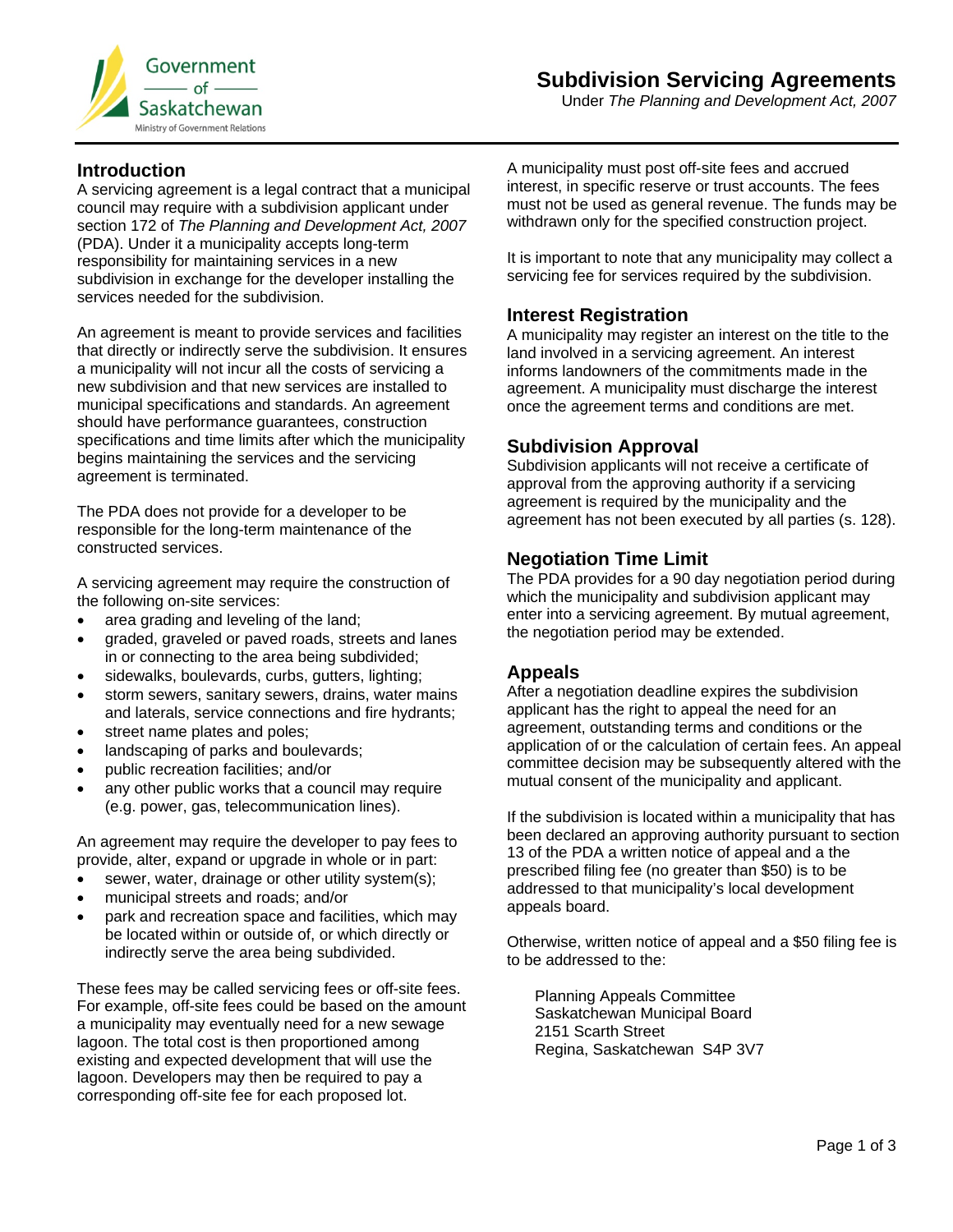# **More Information**

Sample servicing agreements are on line at www.municipal.gov.sk.ca. The municipal solicitor should draft an agreement and the municipal engineer should provide construction standards and inspection services. An agreement may apportion costs between the developer and the municipality.

# **Servicing Agreement Components**

A **Preamble** that establishes:

- identities and addresses of the parties;
- how notice will be given to each party;
- purpose of the agreement with reference to the area being subdivided; and
- legal limitations and qualifications such as:
	- o land being correctly zoned which may involve a public hearing and ministerial approval;
		- o the developer obtaining other required permits (e.g. development and building permits); and
	- o a decision about the subdivision application from the Director of Community Planning.

### **General Provisions** that:

- establish the municipality's construction standards with reference to a schedule of engineering specifications or drawings;
- set out what and when on-site services will be provided to the area being subdivided;
- allow construction to be phased, if needed;
- provide for municipal inspection of construction, timing and cost of the inspections;
- define how construction will be considered complete (may incorporate Certificates of Completion issued by the municipality and/or its inspectors);
- prescribe a warranty period against construction defects (usually two years) that must expire before the developer's obligations end;
- secure performance of the developer's obligations (by a performance bond, property escrow or irrevocable standing letter of credit that the municipality may use to complete construction if the developer defaults);
- detail the conditions under which the developer can be found to be in default and the municipality's rights and duties if the developer defaults; permit the performance surety to be revised and/or reduced as construction progresses;
- give the developer the right to enter municipal property to complete its obligations;
- specify how the agreement may be cancelled or altered and how disputes are to be resolved (an arbitration process may be put in the agreement);
- clarify if legal action may sever any part of the agreement leaving the remainder in effect; and
- acknowledge the municipality will register a interest on the title to the affected land.

#### **Developer Responsibilities:**

- build or install the required services to the specified current standards;
- indemnify the municipality and/or have liability insurance protecting both themselves and the municipality
- maintain the site safely during construction;
- pay the municipality servicing and/or off-site fees (which may be listed in a schedule) and/or other fees (e.g. inspection and legal costs);
- **•** remove construction refuse when required;
- repair municipal facilities such as road surfaces and replace survey markers or other facilities damaged or destroyed during construction;
- keep all property taxes current; and
- transfer ownership and rights to all constructed works on acceptance by the municipality.

### **Municipal Responsibilities:**

- provide information that enables the developer to connect to existing services;
- arrange for timely construction inspections;
- issue completion letters or development and building permits as requirements are met; and/or
- accept responsibility for maintaining services once the agreed to conditions are met.

#### **Other Party Provisions** that deal with:

- whether the agreement may be transferred;
- performance assurances given by another party (i.e. a bonding or lending institution); and/or
- permits or easements as required by:
- SaskPower, SaskTel and SaskEnergy;
- Saskatchewan Highways and Infrastructure; or
- Saskatchewan Water Security Agency or Ministry of Environment for work on shorelines and on water, sewer and drainage systems.

**Schedules** add plans and details to an agreement. Examples of schedules to a servicing agreement may include:

Schedule A - Plan of Proposed Subdivision made by a Saskatchewan Land Surveyor or Community Planner.

Schedule B - Construction Specifications: engineering drawings and specifications illustrating how roads and other services will be built.

Schedule C - Off-site Service Fees: Of off-site services, the respective total costs and the developer's share.